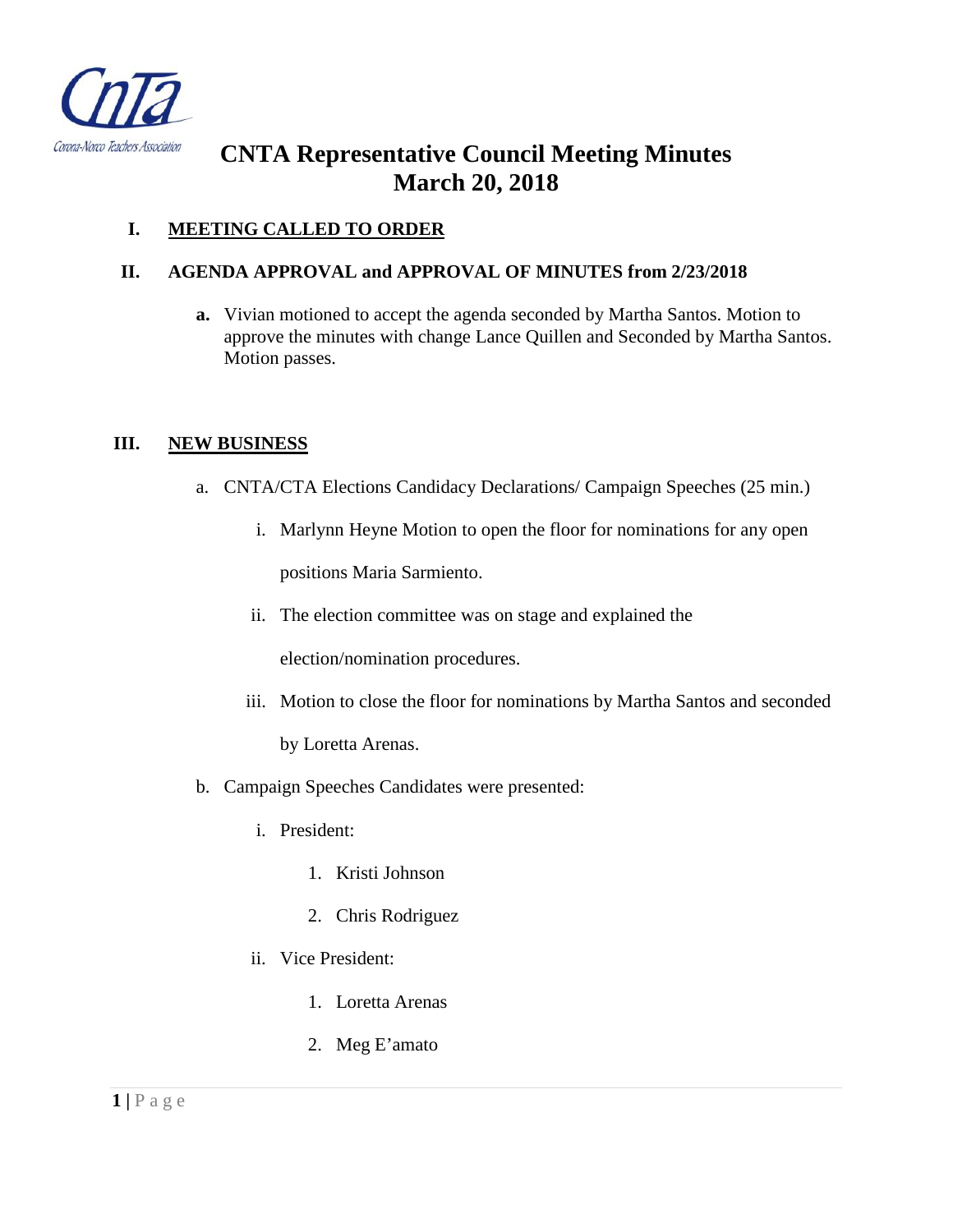- iii. Secretary
	- 1. Susan Jessup
	- 2. Vivian Ringen
- iv. Elementary Director
	- 1. Michelle Gardner
	- 2. Sylvia Reynoso
	- 3. Darcel Schuurmans
- v. Intermediate Director
	- 1. Jerry Goar
	- 2. Jennie Gyford
- vi. Support Services Director
	- 1. Angela Thomas
		- a. Kristi Johnson made a motion to accept Angela Thomas as our support Director by acclimation for the next two years, seconded by Chris Rodriquez.
		- b. Motion Carries
- vii. Ethnic Minority Position
	- 1. None
- viii. NEA Local Delegate
	- 1. Loretta Arenas
	- 2. Betsy Jara
	- 3. Christopher Jessup
	- 4. Susan Jessup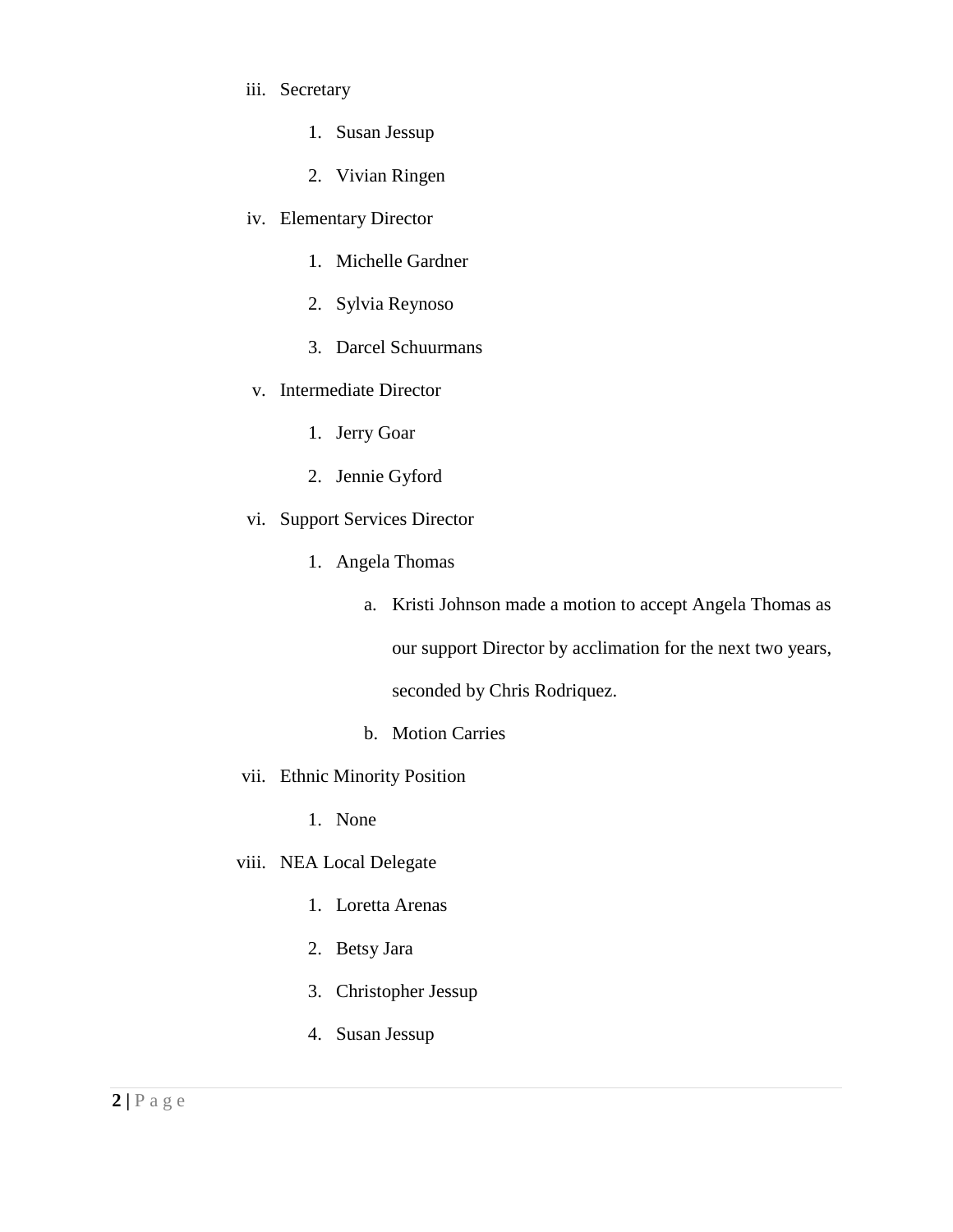- 5. Kristi Johnson: Is withdrawing her name and using NEA funding to fund her position
- 6. Sylvia Reynoso
- 7. Vivian Ringen
- ix.
- c. Bylaws Clarification
	- i. Abe Kya gave an explanation about the questions raised at rep council about the by-laws.
		- 1. The motion we passed about the by-laws discussed to remove the by-laws that no longer agree with our new by-laws and change them into standing rules.
		- 2. A handout was given out to the members of rep council so show the specific conflicts between the old and new by-laws.
		- 3. Tonia Spencer made a motion to put the original wording for pages 5 & 6, letter C. K1 wording. Seconded by Jennifer DeVries
			- a. This motion was deferred to Elisa Gusdal, she explained that our by-laws are part of CTA and we are supposed to match that.
			- b. The motion will need to be studied.
			- c. Motion was considered out of order. This was explained by Elisa.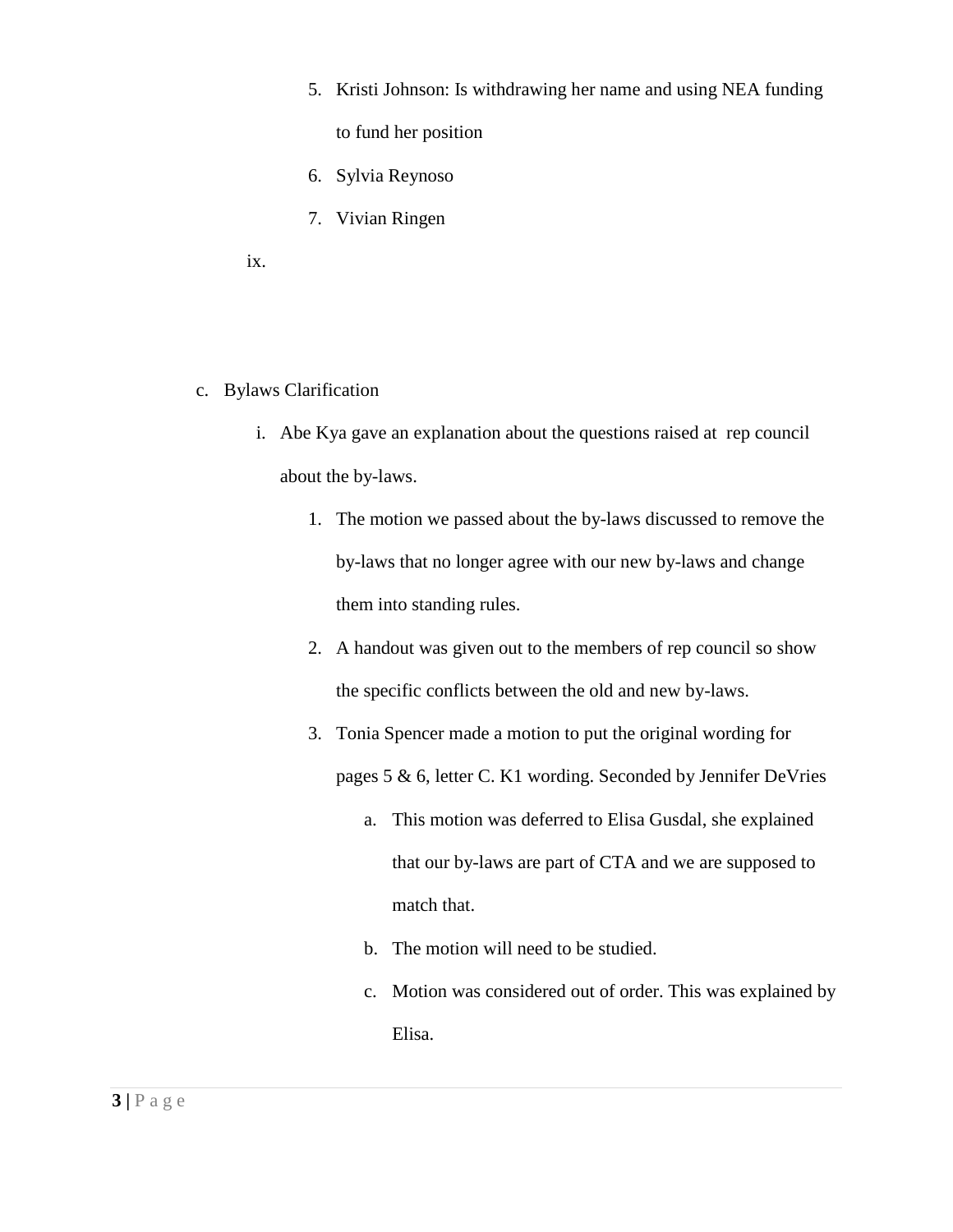- d. Our only process to resubmit your concerns to the by-laws committee.
- d. Shredding Event
	- i. May 12, 2018 from 9-1PM please come shred your documents and enjoy a treat.
- e. EMEID Program
	- i. Self nomination at the summer institute. Applications are due by April 27. Information on the handout given out.
- f. Site Rep Elections
	- i. Background information was discussed about moving site rep elections to the spring to allow for trainings and the contract/management meeting earlier in the beginning of the school year.
	- ii. Discussion occurred.
	- iii. Ben Williams motions to change our rep elections to the last staff meeting before the end of the year. Seconded by Kristin Courter.
		- 1. Discussion occurred.
		- 2. Kristin Courter called to question and seconded by Chris

Rodriguez. Motion Carries.

g. Upcoming Events (3 min.)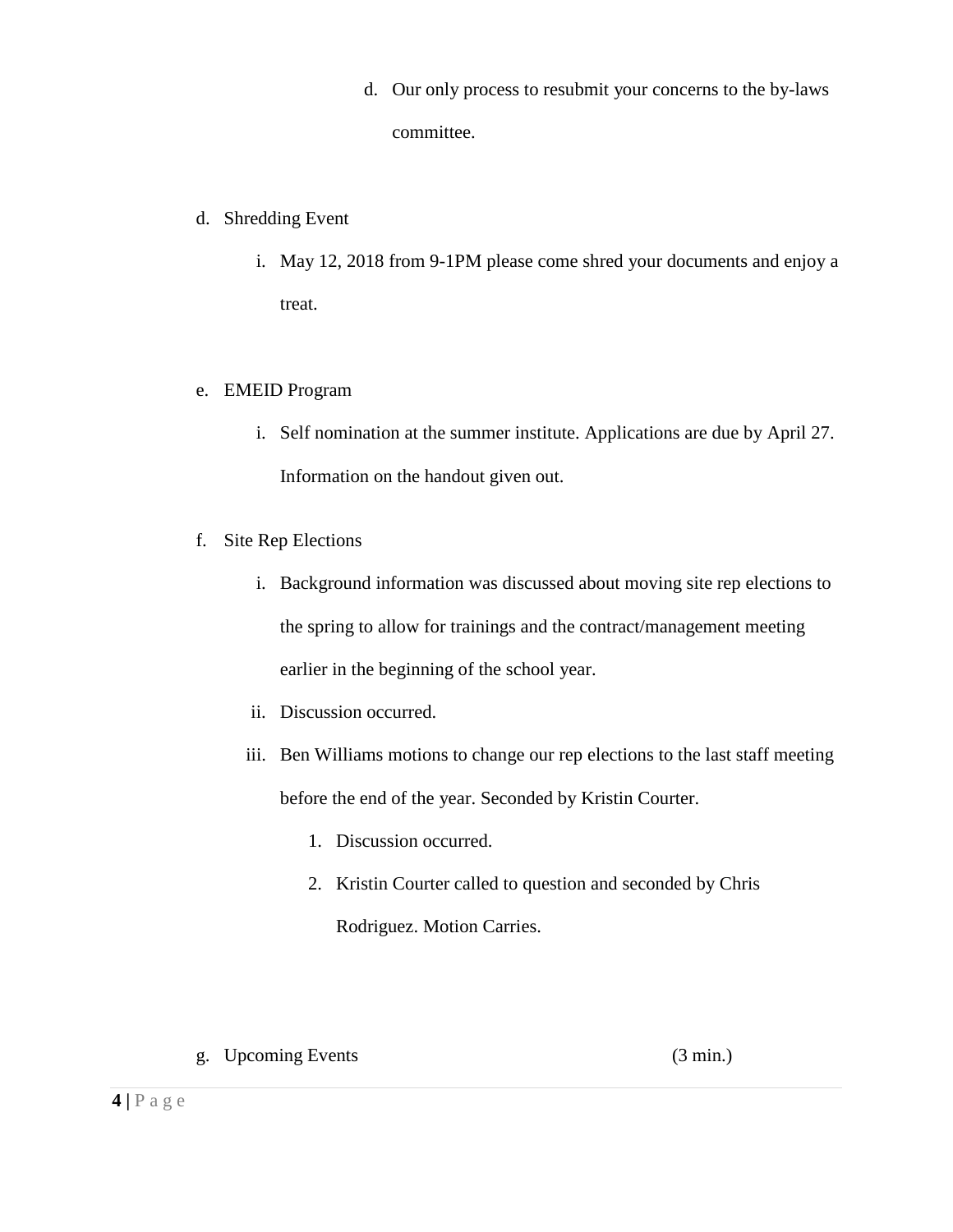- i. Thursday, March 22 a home buying presentation will be occurring at CNTA.
- ii. Finance 101 on March 29<sup>th</sup> here at CNTA

# h. Health Insurance Update (10 min.)

- i. Committee made a presentation.
	- 1. The committee has meet 3 times and also met with Tracy Payne, our district benefit person.
	- 2. We used the data created by VEBA to look for a bid.
		- a. Whoever we go with Kaiser will stay the same rate regardless of the provider.
		- b. Gym membership discounts are on the website for our members.
		- c. Our insurance goes through December 31<sup>st</sup>.
		- d. Negotiations looks at the allotment of funds, this committee does not look at allotment.
		- e. The committee will do a presentation next time on more specifics about insurance, the website has the purpose and the function.
- i. Site Rep of the Month Nominations/Voting/Awards
	- i. Please fill out your site reps for nomination and vote.
	- ii. Reps of the month was presented to Andréa Boquez and Omar Mayen
- j. Raffles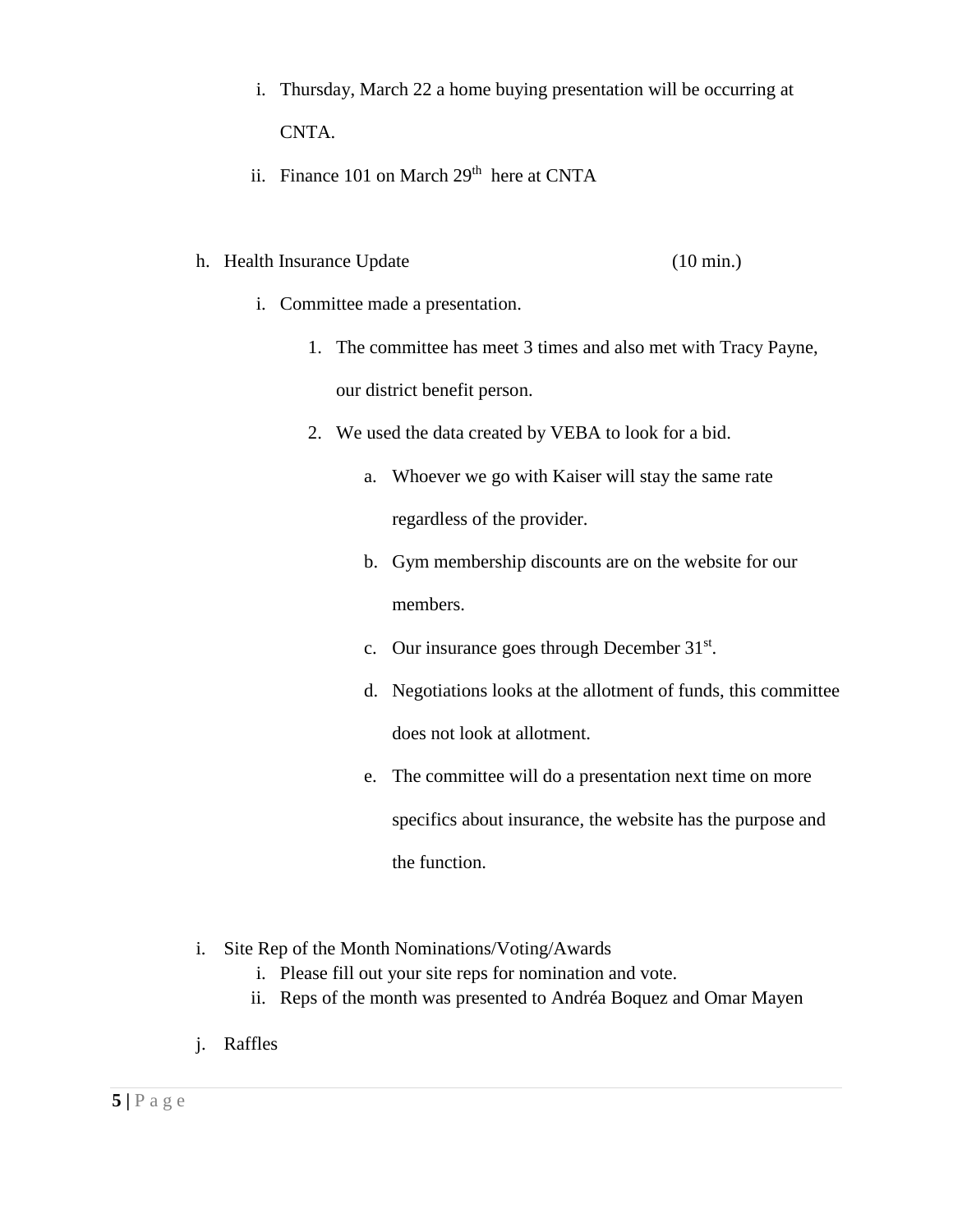# **IV. OLD BUSINESS**

- a. Negotiations Update
	- i. Elisa Gusdal and Judy Now are co-facilitators negotiations
	- ii. Hours of employment and PLC language have been discussed.
	- iii. We are moving into class size as we progress.
	- iv. Money issues are waiting for the May revise to solidify.
- b. SGSCC Elections for State NEA/RA Delegates
	- i. State Elections occurred.
		- 1. Winner Susan Jessup won a position
- c. Secondary Math Survey
	- i. About 50% of our math teachers took the survey.

#### d. Janus Update

- i. Still pending.
- ii. If you want more information please google it, State Council meeting is coming up soon.

### V. **REPORTS**

- a. President's Report
	- i. Growth Mindset will be offered at the Summer Institute
	- ii. 4/2 and 4/3 the office will be closed.
	- iii. Good Teaching conference was this past weekend
	- iv. The district sent out a video for school safety and a document of the safety procedures. The district is doing a survey and listening sessions to make improvements.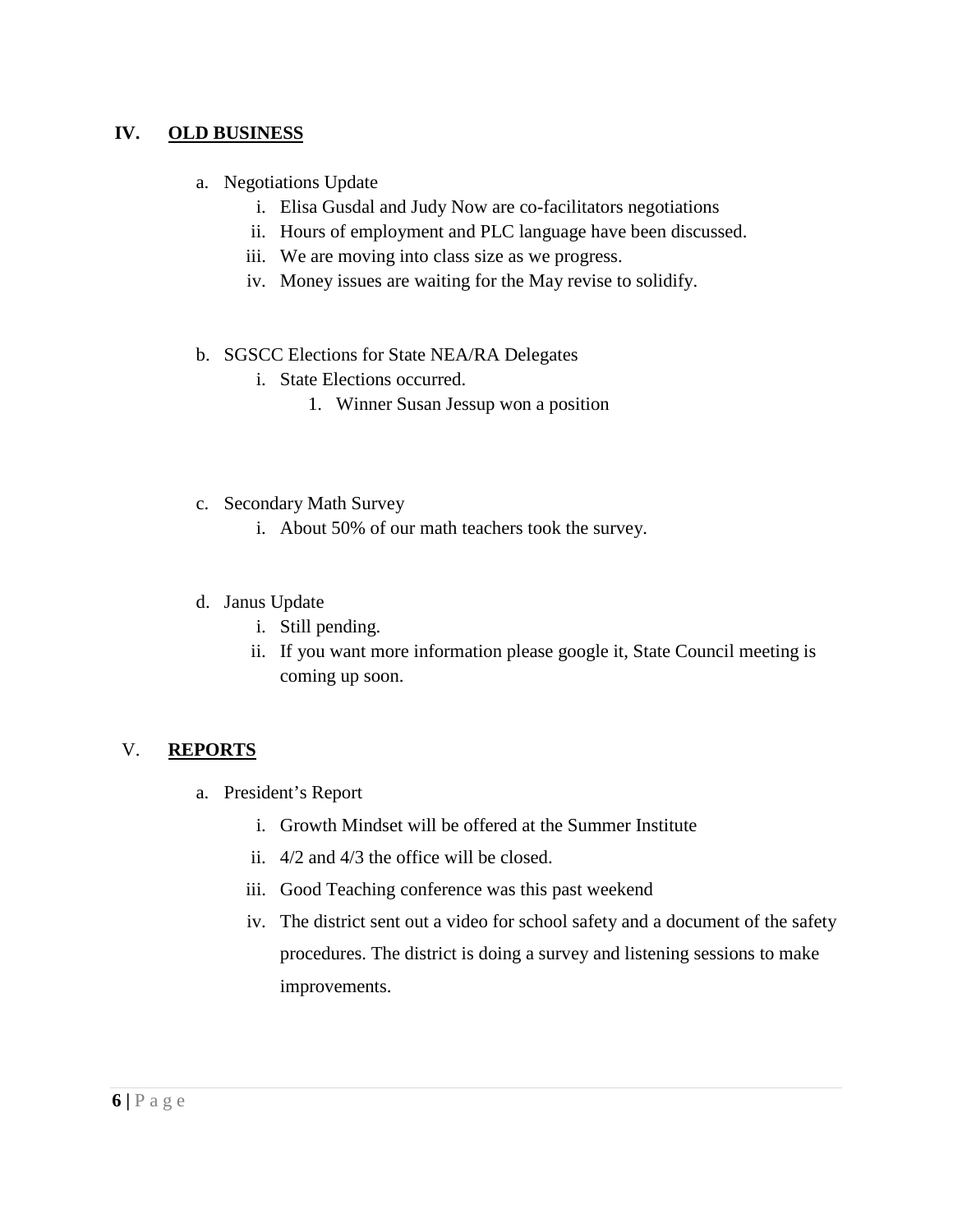b. Vice President's Report (5 min.)

- i. Went to conferences:
	- 1. New Teachers
	- 2. Cal Turn
	- 3. Good Teaching
- ii. Math Survey Committee
- iii. Academy Task force Committee
- iv. SPL's are rewriting their MOU
- c. Treasurer's Report
	- i. The budget was presented
	- ii. Our audit looks good
		- 1. We spend less money than we bring in.
- d. Director's Reports\*
	- i. Elementary School (4-6)
		- 1. PBIS is still not giving teachers their 30 minute lunches on meeting days. If you have been effected you will receive a bankable day
		- 2. When  $6<sup>th</sup>$  grade pilots math, will it be part of the middle school adaptions?
		- 3. When do teachers time card for IEP? Teachers get paid 30 minutes after the contract day in 30 minutes increments. Please time card the overage.
	- ii. Elementary School (tk-3)
		- 1. Safety concern at a site parent/employee
		- 2. Parking situation for employees
		- 3. AESOP communication issues take a fraction of the 1/7 day
	- iii. Support Service Director
		- 1. Caseloads were discussed.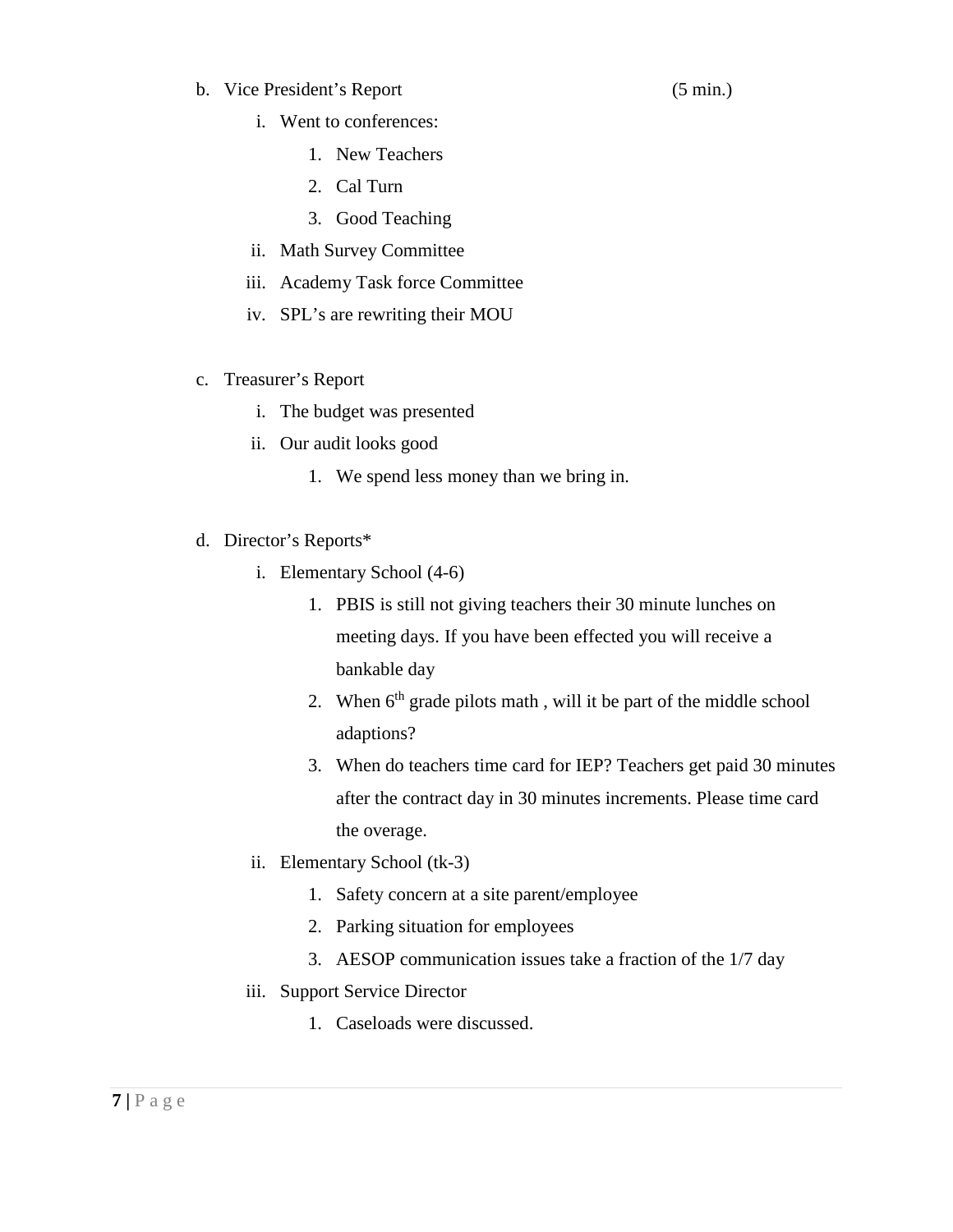- 2. Members are concerned not being able to manage their caseloads, since they are significantly over the industry standards.
- 3. Caseload and staffing issues are discussions that need to take place outside of negotiations.
- iv. Intermediate School
	- 1. Walk out, how do you mark attendance?
	- 2. School protocols when a parent complains
	- 3. Admin communication is a concern
	- 4. SDC concerns
- v. High School
	- 1. Block Schedule Schools were not receiving their stipends based on time based on a block schedule report run the was inaccurate.
	- 2. C&I and CNTA are moving forward with math adoptions at the high school level
	- 3. New Course in math is being discussed on March  $27<sup>th</sup>$
	- 4. Disruptive students concerns
	- 5. Students are awaiting their transfer at Orange Grove is causing concerns at sites
	- 6. Phone system at Centennial
	- 7. Cell phones/vaping issues at sites when we have no ed code and district policy to support it
	- 8. Professional duties (site to site) are inconsistent
	- 9. Graduation duties and recommendation, maintain current contract until we see how it goes at this year's graduation.
- e. Raffle occurred.

\*(Given after Breakout Session)